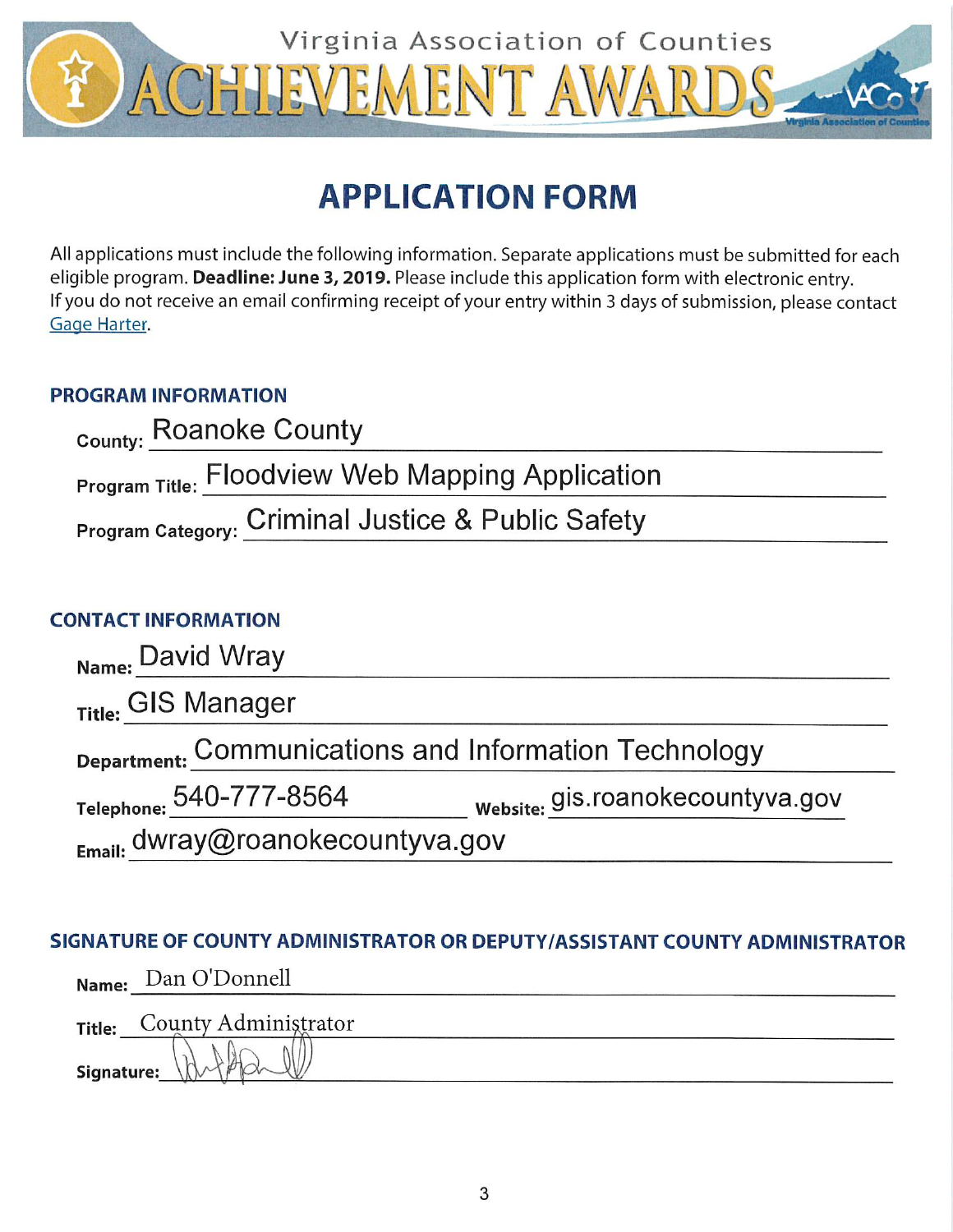#### **THE PROBLEM OR CHALLENGE**

Comprehensive flood information about tax parcels in Roanoke County could only be obtained by compiling information from several separate, diverse and inhouse systems, or from staff in separate departments. Fulfilling public or staff requests about a tax parcel's flood status and other vital information required several days and coordination of staff in various departments. This approach created a barrier to citizen and staff access of important information necessary for daily decision-making in Roanoke County.

The County sought a way to offer consolidated flood information about tax parcels into a single, easy-to-use application that allowed users to find information with the most commonly used search methods. A key objective in the project was to make all flood data accessible quickly, across a variety of platforms and technologies, including today's current mobile devices.

GIS Services in Information Technology maintains flood data, parcel outlines, address data, street centerlines and zoning data to create the foundation of GIS services in the County of Roanoke. This approach ensures data consistency across the County's various departments and assorted applications. GIS Services was able to leverage ArcGIS for Server technology to integrate this GIS foundation with data from both legacy in-house systems and third party commercial services to provide a one-stop-shop for all Roanoke County tax parcel based flood information.

FloodView offers an easy-to-use map-based view of tax parcel information with consolidated data sources from the County's Enterprise GIS, County's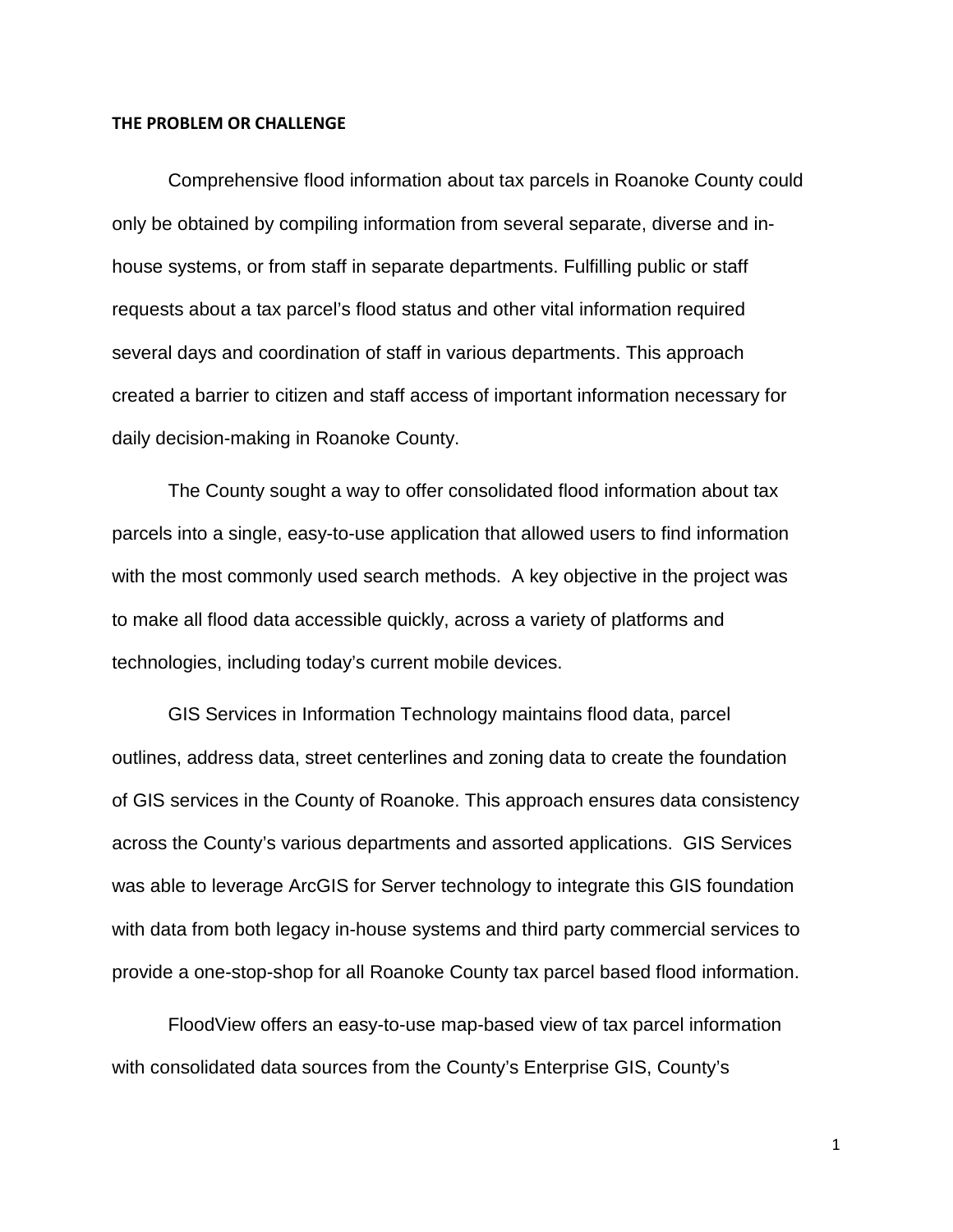Computer Aided Mass Appraisal (CAMA) system, real estate tax receivables database, zoning, and other sources. Using Microsoft SQL Server, ArcGIS platform and Python, GIS Services was able to integrate the CAMA data into its GIS platform, providing flood information, narrative description, property characteristics, overlay districts, flood zone information, building description, sub areas, government services, schools, broadband availability, property photos, zoning map, aerial photography, and tax map information in a map-based application.

Flood status searches are simplified by using a custom auto-complete search engine that allows discovery based on the most commonly used labels, including street address, owner, or tax ID.

This level of integration into a common GIS platform also enabled staff to enhance the County's application with third party services such as Google Street View and Pictometry, and combining these services to a unique TriView web mapping service of any selected tax parcel.

FloodView offers the same functionality when accessed on a desktop PC using a modern internet browser, mobile phone or tablet device. Designed as a mobile application from the ground-up, FloodView offers comprehensive parcel information in the palm of a user's hand. In addition, location-based services allow real estate professionals, citizens, and staff to view this same information on property flood status as they travel through neighborhoods.

Now the county's citizens and staff members use these apps to quickly access data including flood status, and support documentation and land records.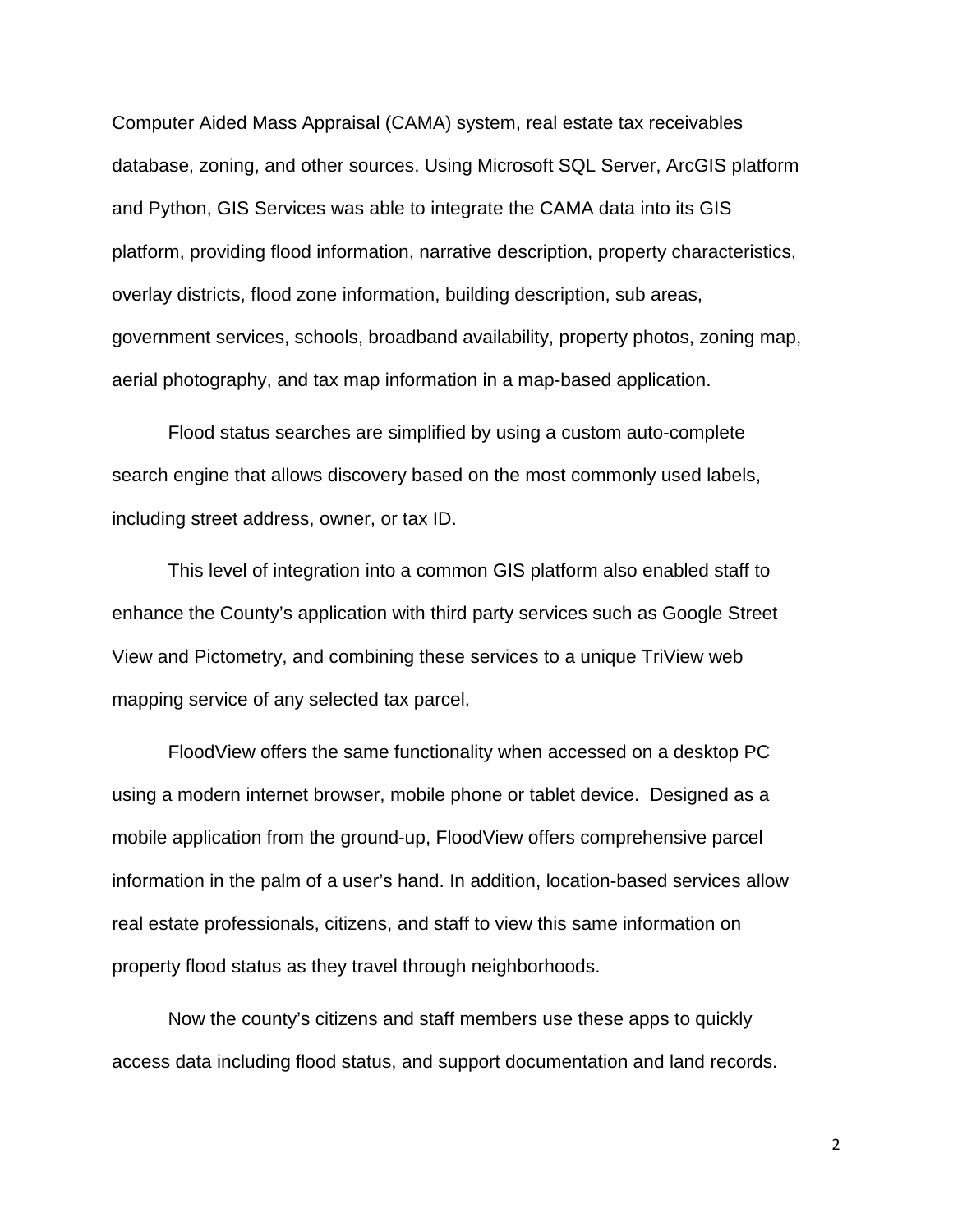The improved operational efficiency extends to the field where staff save many hours on data collection.

FloodView users can also provide feedback directly from the app to GIS Services to help improve the quality of flood information and associated characteristics over time.

The overall goal of developing the FloodView app was to minimize the administrative overhead of delivering staff and public requests for flood information while maximizing access to public data delivery in the most convenient and accessible formats for staff and the public alike. With the single focused application, FloodView, all citizens, staff and commercial stakeholders can access the comprehensive flood information they need on any device, at any time, and from anywhere.

To streamline requests for flood information from both staff and citizens during a recent storm, Roanoke County sought to create a single focused solution for staff and citizens to access this information using any desktop and mobile devices. The FloodView app was designed from the ground up to offer a consistent experience on a PC, mobile phone or tablet.

Questions that required input from staff in several departments can now be answered independently and quickly through the integrated services offered in the FloodView app, which creates efficiencies for staff and public users alike.

Now staff and citizens can use the FloodView Application to quickly access data for vast array of public data about floodways, flood plains, land, tax parcels,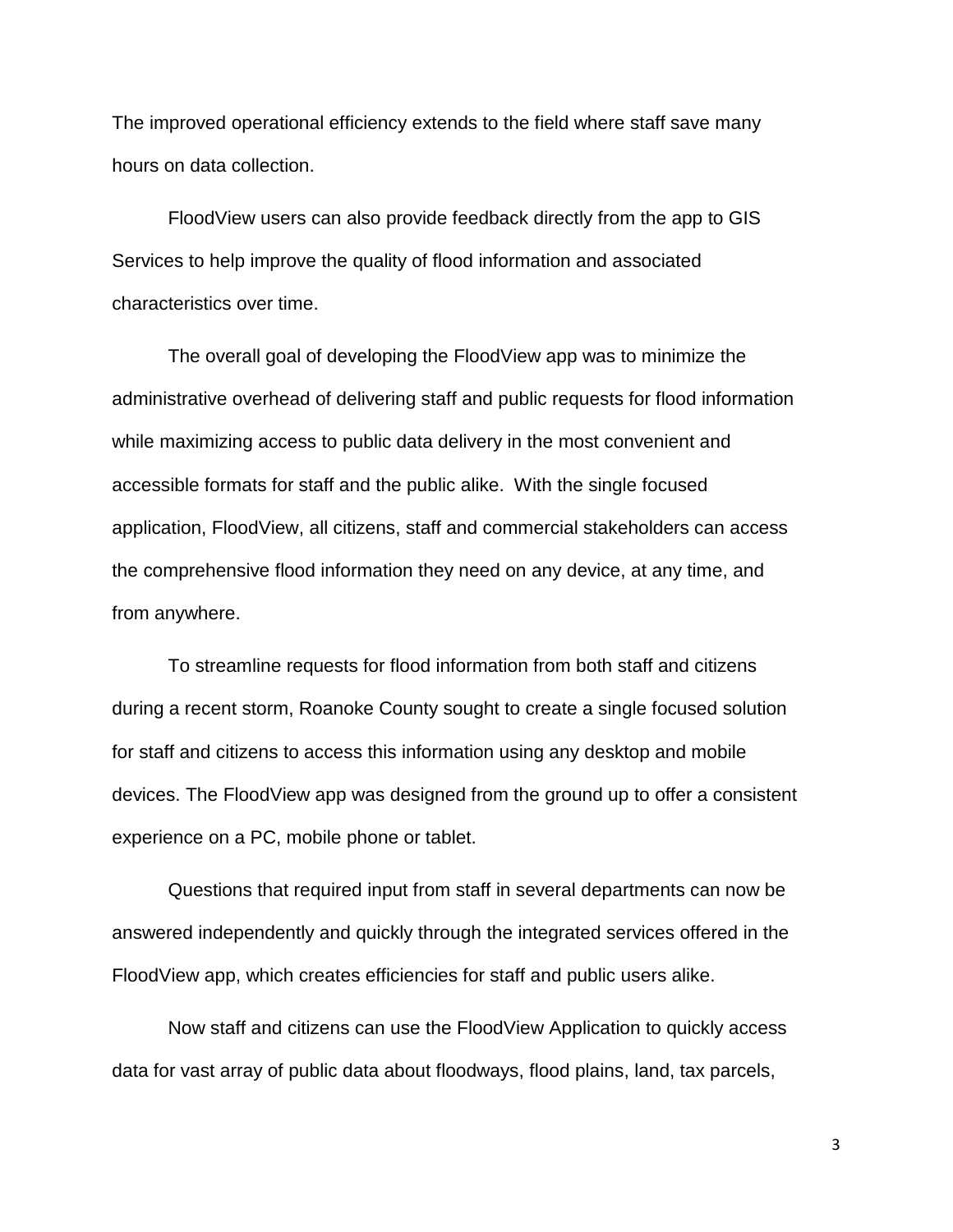building values, land values, DFIRM panels, flood certificates, and flood zone status information. Most importantly, the app was utilized to achieve credits for Citizen Outreach for flood mapping in FEMA's Community Rating System (CRS).

Giving citizens easy access to flood data and related information, available in the palm of their hands at all times, has reduced citizen calls for information, while overall customer satisfaction has increased. Citizen and staff adoption of the new FloodView app is the strongest indicator of the app's ongoing success. Since the application's launch on September 13, 2018, the FloodView app has served 6,424 pageviews with 91 percent new users. Most significantly, after a major flooding event occurred through the Roanoke Valley, the application experienced 4,173 pageviews in one week.

With the single focused FloodView app, Roanoke County has achieved its goal of offering staff and citizen a new level of access to a vast array of public data about floodways, flood plains, land, tax parcels, building values, land values, DFIRM panels, flood certificates, and flood zone status they need on any device, at any time, and anywhere it is needed.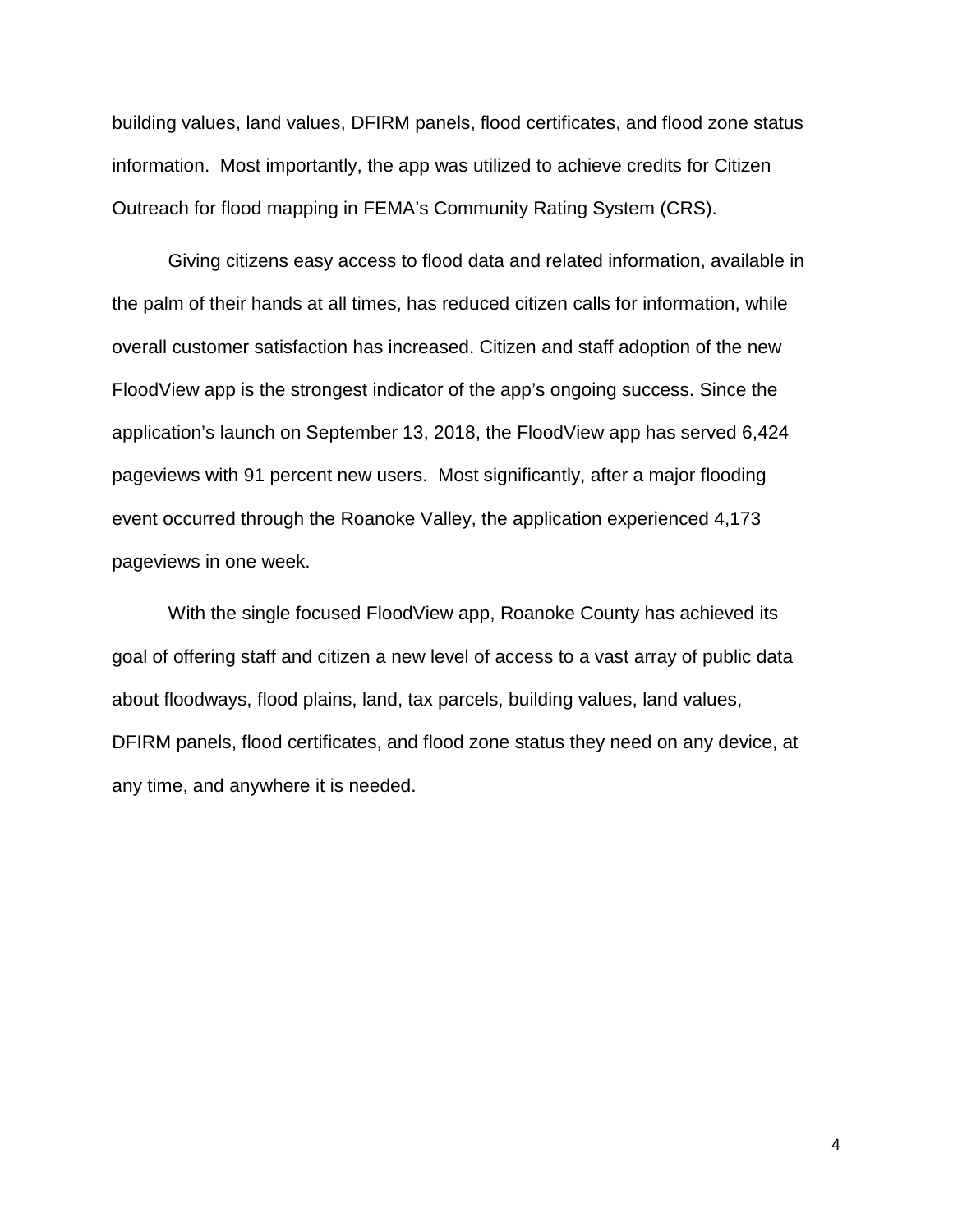#### **EXECUTIVE SUMMARY**

Roanoke County, Virginia's FloodView application is a customized singlefocused solution that addresses the County's need to offer comprehensive flood information through a graphical and simple user interface. The FloodView app was created at the start with accessibility in mind, and an emphasis was placed on integrating the latest technologies to ensure mobile compatibility and the use of location services.

The FloodView app offers a new level of government transparency to its citizens, by including a vast array of public data about floodways, flood plains, land, tax parcels, building values, land values, DFIRM panels, flood certificates, and flood zone status in an easy-to-use and mobile solution. Citizens and staff are no longer tied to desktop computers, as the FloodView app can be used on a variety of mobile devices, from any location. Most importantly, the app was utilized to achieve credits for Citizen Outreach for flood mapping in FEMA's Community Rating System (CRS).

This increased ease-of-use helps streamline the day-to-day operation of staff while giving citizens access to County data whenever, and wherever, they choose. Please click on the following link to launch the FloodView application <https://gisweb.roanokecountyva.gov/floodview/> .

Now staff and citizens can use the FloodView Application to quickly access data for vast array of public data about floodways, flood plains, land, tax parcels, building values, land values, DFIRM panels, flood certificates and flood zone status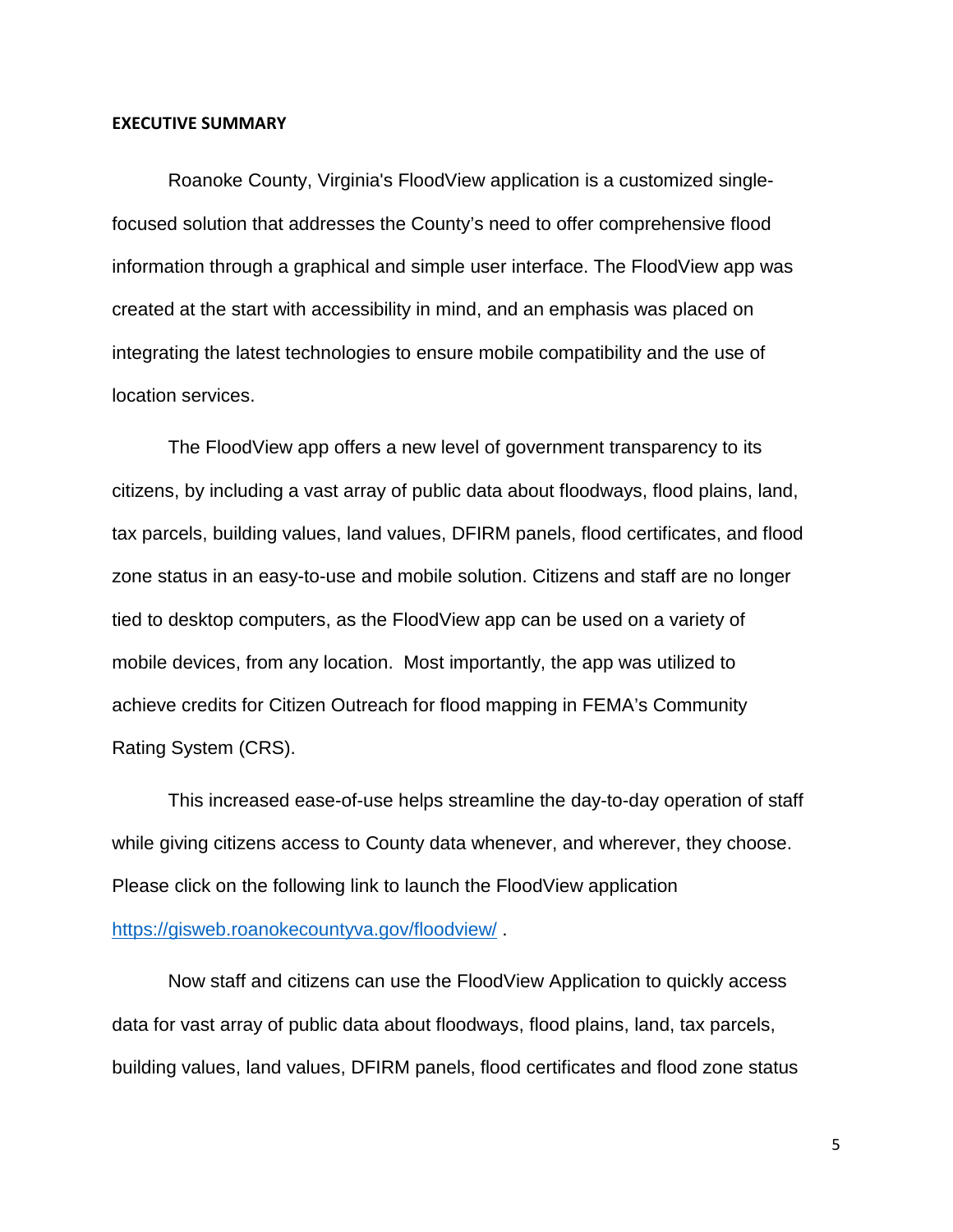information. Most importantly, the app was utilized to achieve credits for Citizen Outreach for flood mapping in FEMA's Community Rating System (CRS).

Giving citizens easy access to flood data and related information, available in the palm of their hands at all times, has reduced citizen calls for information, while overall customer satisfaction has increased. Citizen and staff adoption of the new FloodView app is the strongest indicator of the app's ongoing success. Since the application's launch on September 13, 2018, the FloodView app has served 6,424 pageviews with 91 percent new users. Most significantly, after a major flooding event occurred through the Roanoke Valley, the application experienced 4,173 pageviews in one week.

With the single focused FloodView app, Roanoke County has achieved its goal of offering staff and citizen a new level of access to a vast array of public data about floodways, flood plains, land, tax parcels, building values, land values, DFIRM panels, flood certificates and flood zone status they need on any device, at any time, and anywhere it is needed.